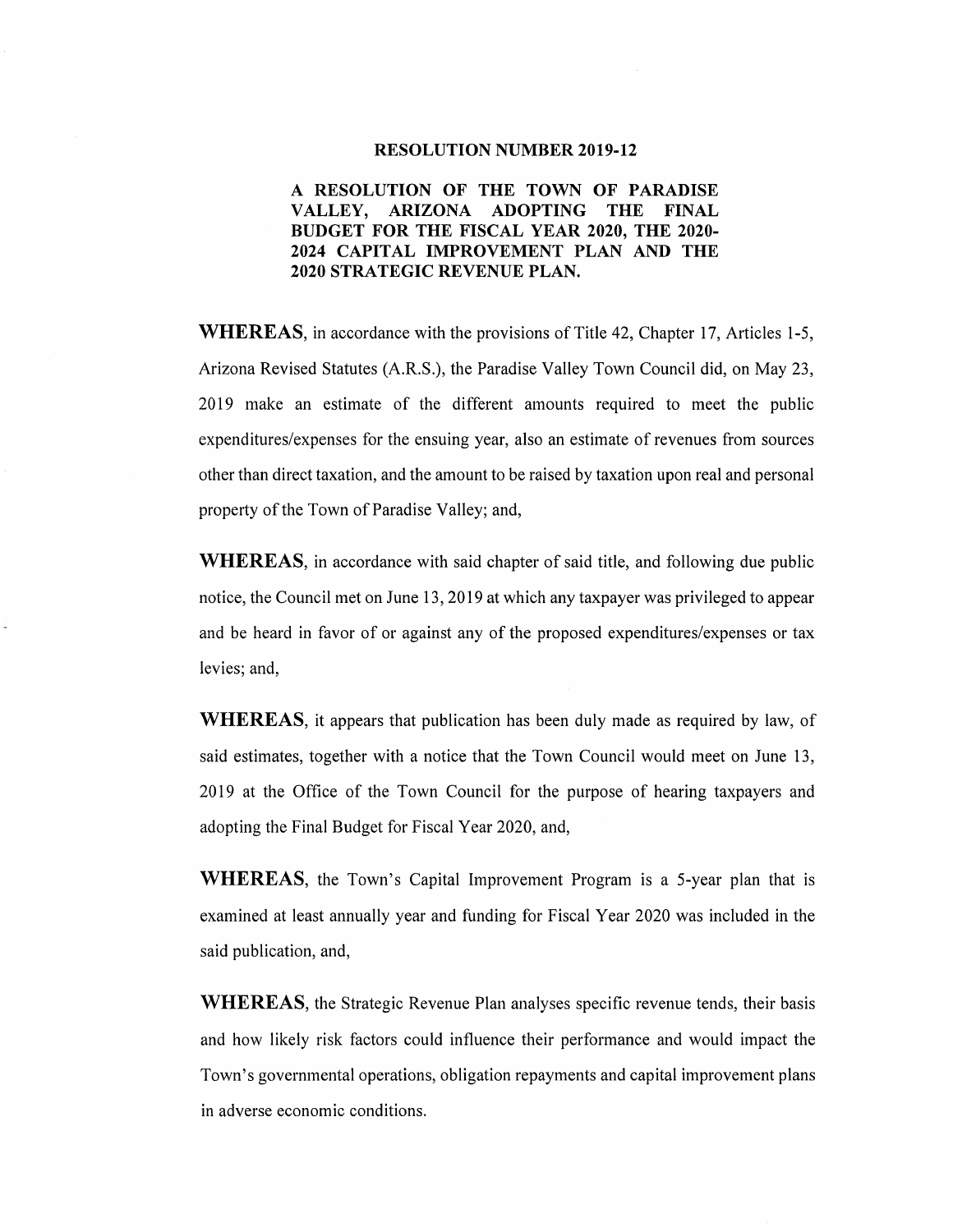**NOW THEREFORE, BE IT RESOLVED,** that the said estimates ofrevenues, and expenditures shown on the accompanying Exhibits A, C, D, E, F and G and Capital Improvement Plan as now increased, reduced, or changed by and the same are hereby adopted as the budget of the Town of Paradise Valley for the Fiscal Year 2020.

**BE IT FURTHER RESOLVED, that the Strategic Revenue Plan for 2020 is** hereby adopted and that Town Management will monitor revenues and immediately provide the Town Council with written notice if any revenue trend or risk indicator signal an onset of materially adverse conditions that could be detrimental to the Town's financial condition.

**PASSED AND ADOPTED** by the affirmative vote of the Paradise Valley Town Council this  $13<sup>th</sup>$  day of June 2019.

Jerry Bien-Willner, Mayor

ATTEST:

Duncan Miller, Town Clerk

APPROVED AS TO FORM

Andrew M. Miller, Town Attorney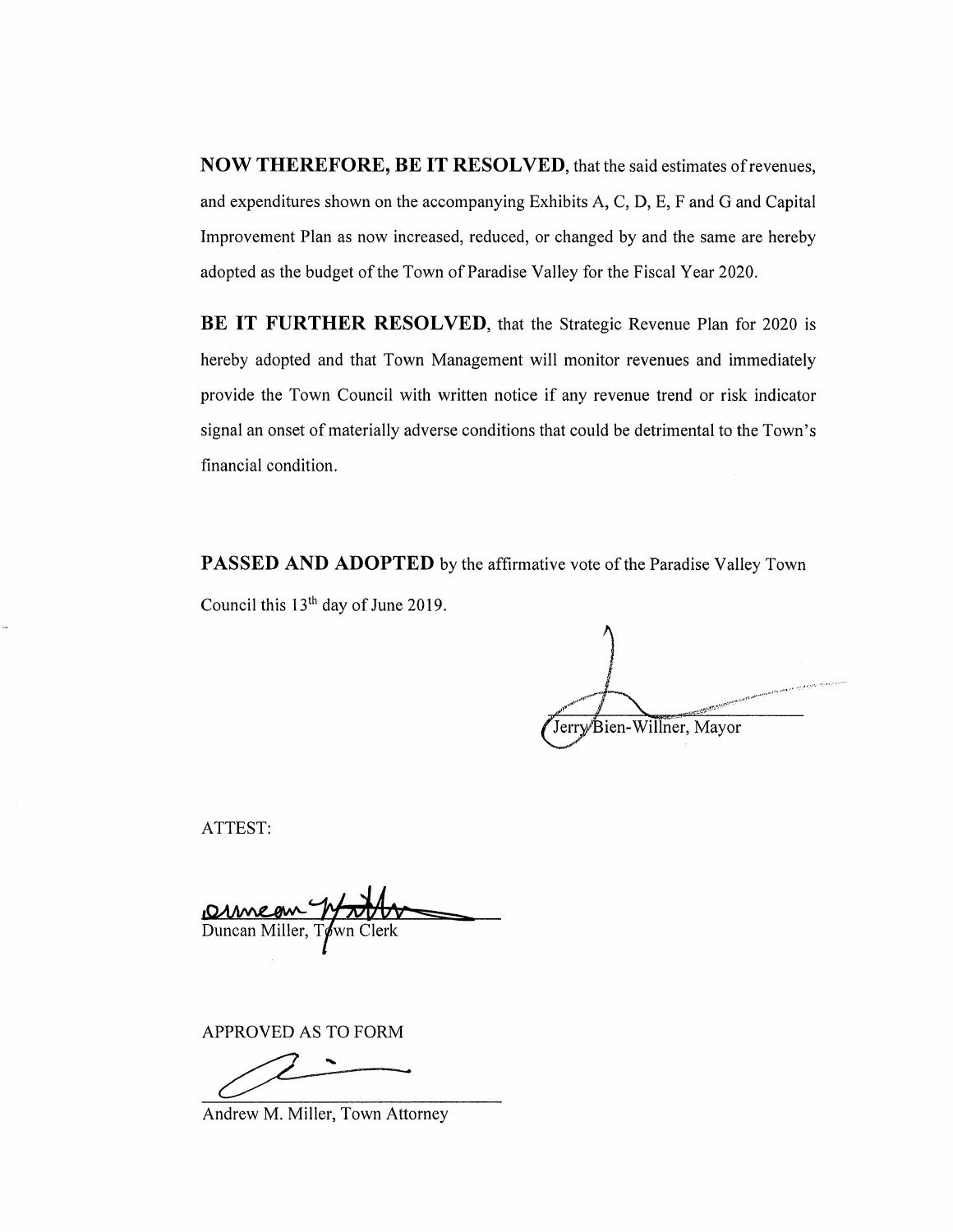#### **RESOLUTION NUMBER 2019-12**

## **A RESOLUTION OF THE TOWN OF PARADISE VALLEY, ARIZONA ADOPTING THE FINAL BUDGET FOR THE FISCAL YEAR 2020, THE 2020- 2024 CAPITAL IMPROVEMENT PLAN AND THE 2020 STRATEGIC REVENUE PLAN.**

**WHEREAS**, in accordance with the provisions of Title 42, Chapter 17, Articles 1-5, Arizona Revised Statutes (A.R.S.), the Paradise Valley Town Council did, on May 23, 2019 make an estimate of the different amounts required to meet the public expenditures/expenses for the ensuing year, also an estimate of revenues from sources other than direct taxation, and the amount to be raised by taxation upon real and personal property of the Town of Paradise Valley; and,

**WHEREAS**, in accordance with said chapter of said title, and following due public notice, the Council met on June 13, 2019 at which any taxpayer was privileged to appear and be heard in favor of or against any of the proposed expenditures/expenses or tax levies; and,

**WHEREAS**, it appears that publication has been duly made as required by law, of said estimates, together with a notice that the Town Council would meet on June 13, 2019 at the Office of the Town Council for the purpose of hearing taxpayers and adopting the Final Budget for Fiscal Year 2020, and,

**WHEREAS**, the Town's Capital Improvement Program is a 5-year plan that is examined at least annually year and funding for Fiscal Year 2020 was included in the said publication, and,

**WHEREAS**, the Strategic Revenue Plan analyses specific revenue tends, their basis and how likely risk factors could influence their performance and would impact the Town's governmental operations, obligation repayments and capital improvement plans in adverse economic conditions.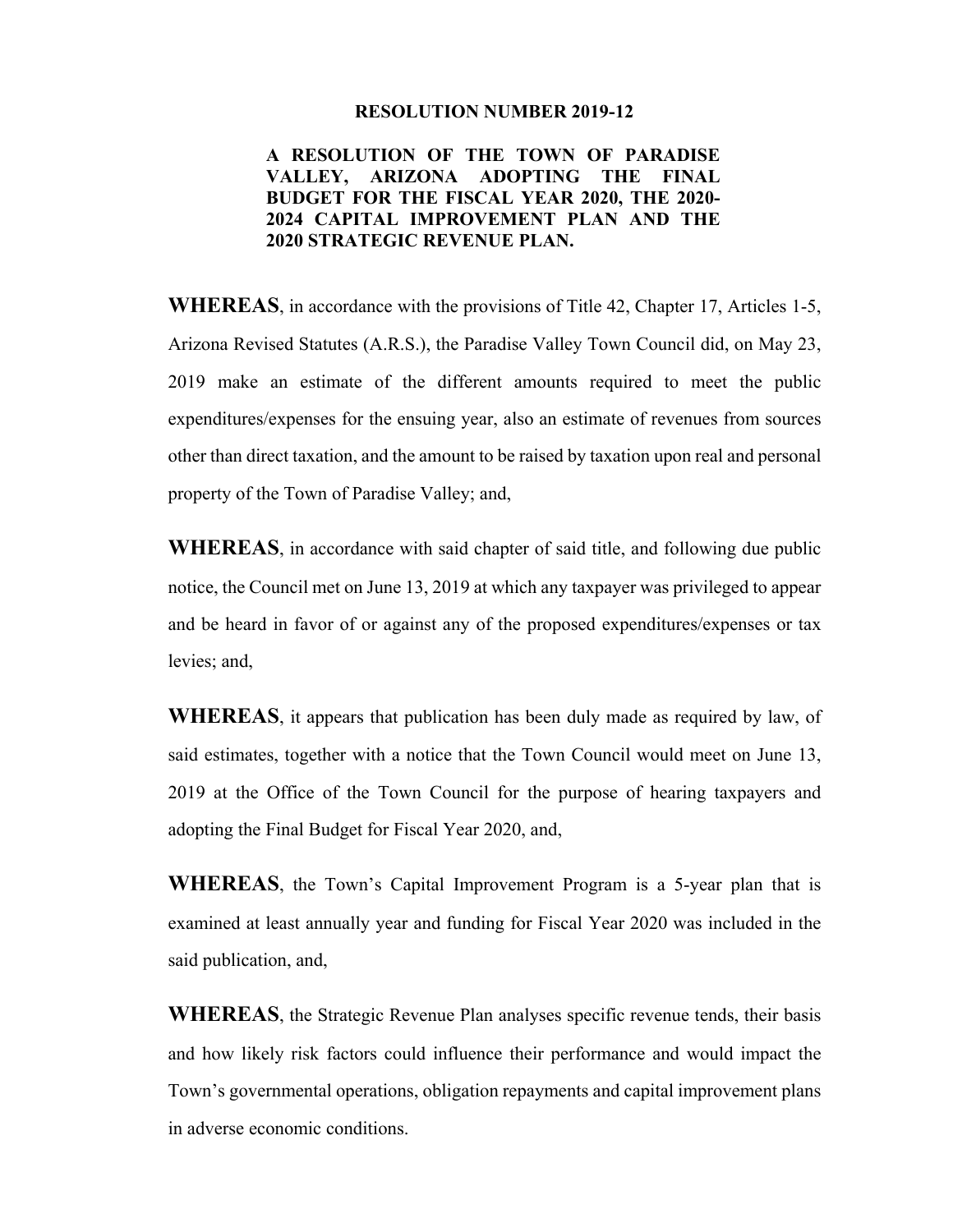**NOW THEREFORE, BE IT RESOLVED**, that the said estimates of revenues, and expenditures shown on the accompanying Exhibits A, C, D, E, F and G and Capital Improvement Plan as now increased, reduced, or changed by and the same are hereby adopted as the budget of the Town of Paradise Valley for the Fiscal Year 2020.

**BE IT FURTHER RESOLVED**, that the Strategic Revenue Plan for 2020 is hereby adopted and that Town Management will monitor revenues and immediately provide the Town Council with written notice if any revenue trend or risk indicator signal an onset of materially adverse conditions that could be detrimental to the Town's financial condition.

**PASSED AND ADOPTED** by the affirmative vote of the Paradise Valley Town Council this 13<sup>th</sup> day of June 2019.

Jerry Bien-Willner, Mayor

ATTEST:

Duncan Miller, Town Clerk

APPROVED AS TO FORM

Andrew M. Miller, Town Attorney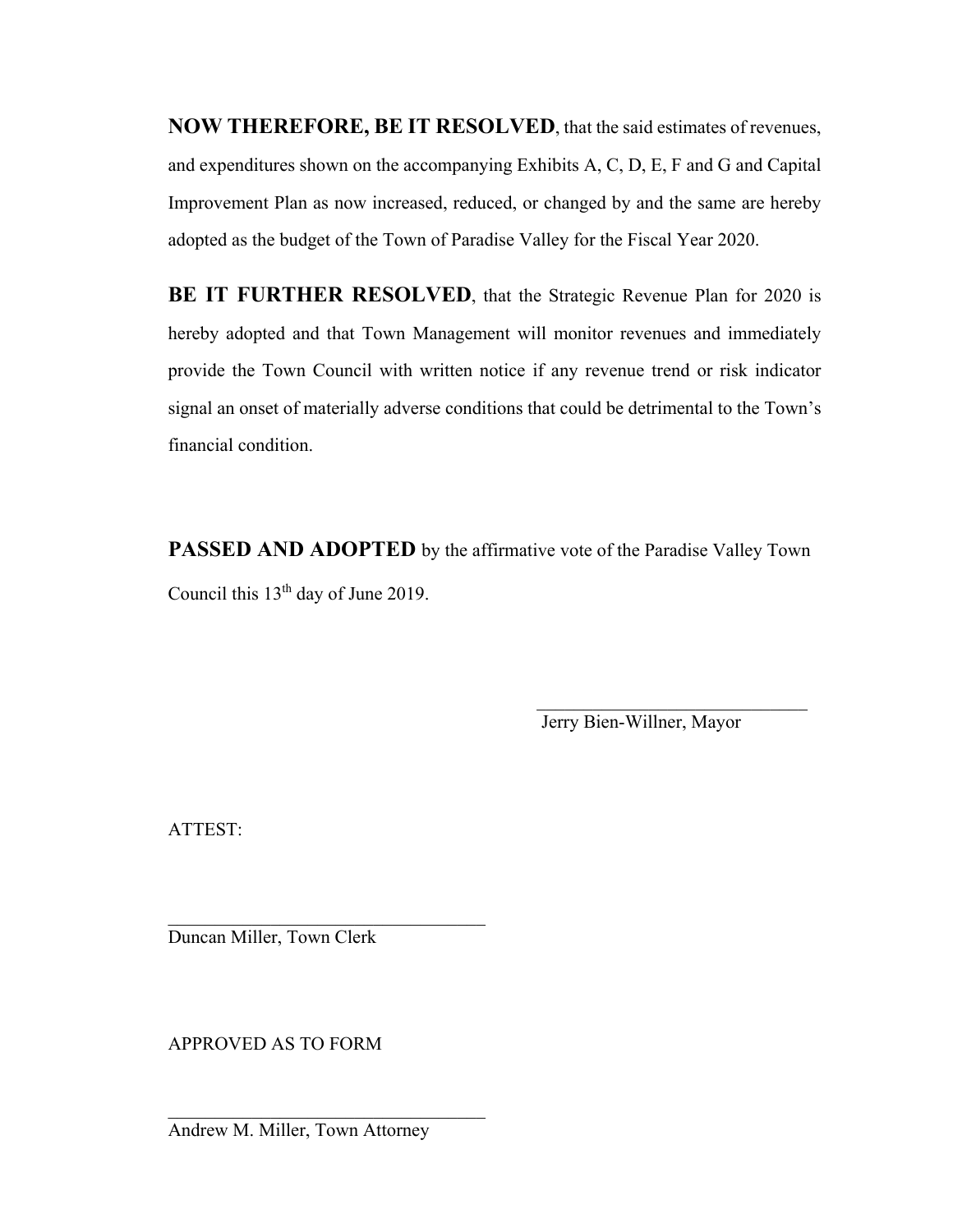# Summary Schedule of Estimated Revenues and Expenditures/Expenses<br>Fiscal Year 2020 **Summary Schedule of Estimated Revenues and Expenditures/Expenses** TOWN OF PARADISE VALLEY **TOWN OF PARADISE VALLEY Fiscal Year 2020**

|                                                       |          |               |                                   |                   | <b>FUNDS</b>                    |                |                            |                                  |                 |
|-------------------------------------------------------|----------|---------------|-----------------------------------|-------------------|---------------------------------|----------------|----------------------------|----------------------------------|-----------------|
| Fiscal<br>Year                                        | თ u c    | General Fund  | Special Revenue<br>Fund           | Debt Service Fund | <b>Capital Projects</b><br>Fund | Permanent Fund | Enterprise<br><b>Funds</b> | Internal Service<br><b>Funds</b> | Total All Funds |
| 2019 Adopted/Adjusted Budgeted Expenditures/Expenses* | Щ        | 30,453,582    | 3,656,999                         | 1,257,673         | 13,854,120                      | 0              | 6,172,126                  | 0                                | 55,394,500      |
| 2019 Actual Expenditures/Expenses**                   | ш        | 23,554,612    | 3,516,424                         | 1,257,673         | 4,713,713                       | 0              | 5,518,611                  | 0                                | 38,561,033      |
| Fund Balance/Net Position at July 1***<br>2020        |          | 4,909,110     | 200,925                           | 467,697           | 4,197,400                       |                | 392,284                    | 0                                | 10,167,416      |
| Primary Property Tax Levy<br>2020                     | $\bf{m}$ | ۰             |                                   |                   |                                 |                |                            |                                  | 0               |
| Secondary Property Tax Levy<br>2020                   | m        |               |                                   |                   |                                 |                |                            |                                  | 0               |
| Estimated Revenues Other than Property Taxes<br>2020  | ပ        | 32,397,480    | 1,623,400                         | 0                 | 4,000,000                       | 0              | 5,837,000                  | 0                                | 43,857,880      |
| Other Financing Sources<br>2020                       | $\Omega$ | 12,000,000    | $\bullet$                         | 0                 | ۰                               | ۰              | $\bullet$                  | ۰                                | 12,000,000      |
| Other Financing (Uses)<br>2020                        | $\Omega$ | $\bullet$     | 0                                 | ۰                 | 0                               | 0              | 0                          | ۰                                | ۰               |
| 2020 Interfund Transfers In                           | $\Omega$ | 1,500,000     | 2,085,113                         | 1,455,244         | 4,300,000                       | 0              | 100,000                    | ۰                                | 9,440,357       |
| 2020 Interfund Transfers (Out)                        | $\Omega$ | (7, 840, 357) | 0                                 | 0                 | (1,500,000)                     | 0              | (100,000)                  | 0                                | (9,440,357)     |
| Reduction for Amounts Not Available:<br>2020          |          |               |                                   |                   |                                 |                |                            |                                  |                 |
| LESS: Amounts for Future Debt Retirement:             |          |               |                                   |                   |                                 |                |                            |                                  | 0               |
|                                                       |          |               |                                   |                   |                                 |                |                            |                                  | 0               |
|                                                       |          |               |                                   |                   |                                 |                |                            |                                  | ۰               |
|                                                       |          |               |                                   |                   |                                 |                |                            |                                  | ۰               |
| 2020 Total Financial Resources Available              |          | 58,646,947    | 3,909,438                         | 1,922,941         | 13,997,400                      | 0              | 6,429,284                  | 0                                | 84,906,010      |
| <b>Budgeted Expenditures/Expenses</b><br>2020         | ш        | 39,956,160    | 3,782,879                         | 2,764,614         | 15,525,067                      | 0              | 6,302,476                  | 0                                | 68,331,196      |
|                                                       |          |               | EXPENDITURE LIMITATION COMPARISON |                   |                                 |                | 2019                       | 2020                             |                 |

**X The city/town does not levy property taxes and does not have special assessment districts for which property taxes are levied. Therefore, Schedule B has been omitted.**

**1. Budgeted expenditures/expenses 55,394,500 \$ 68,331,196 \$ 2. Add/subtract: estimated net reconciling items (356,492) (10,220) 3. Budgeted expenditures/expenses adjusted for reconciling items 55,038,008 68,320,976 4. Less: estimated exclusions 14,152,842 26,124,394 5. Amount subject to the expenditure limitation 40,885,166 \$ 42,196,582 \$ 6. EEC expenditure limitation 40,907,550 \$ 42,196,582 \$** 

3. Budgeted expenditures/expenses adjusted for reconciling items

4. Less: estimated exclusions<br>5. Amount subject to the expenditure limitation<br>6. EEC expenditure limitation

2. Add/subtract: estimated net reconciling items

1. Budgeted expenditures/expenses

26,124,394<br>42,196,582<br>42,196,582

40,885,166

 $\boldsymbol{\omega}$ 

14, 152, 842  $(356, 492)$ 55,038,008

 $(10,220)$ 68,320,976 68,331,196

55,394,500

| پ

**\* \*\* Includes Expenditure/Expense Adjustments Approved in the current year from Schedule E.**   $\begin{array}{c} \mathbf{x} \\ \mathbf{y} \\ \mathbf{y} \end{array}$ 

**Includes actual amounts as of the date the proposed budget was prepared, adjusted for estimated activity for the remainder of the fiscal year.**

\*\*\*\* Amounts on this line represent Fund Balance/Net Position amounts except for amounts not in spendable form (e.g., prepaids and inventories) or legally or contractually required to be maintained intact (e.g., principal a permanent fund). **a permanent fund).**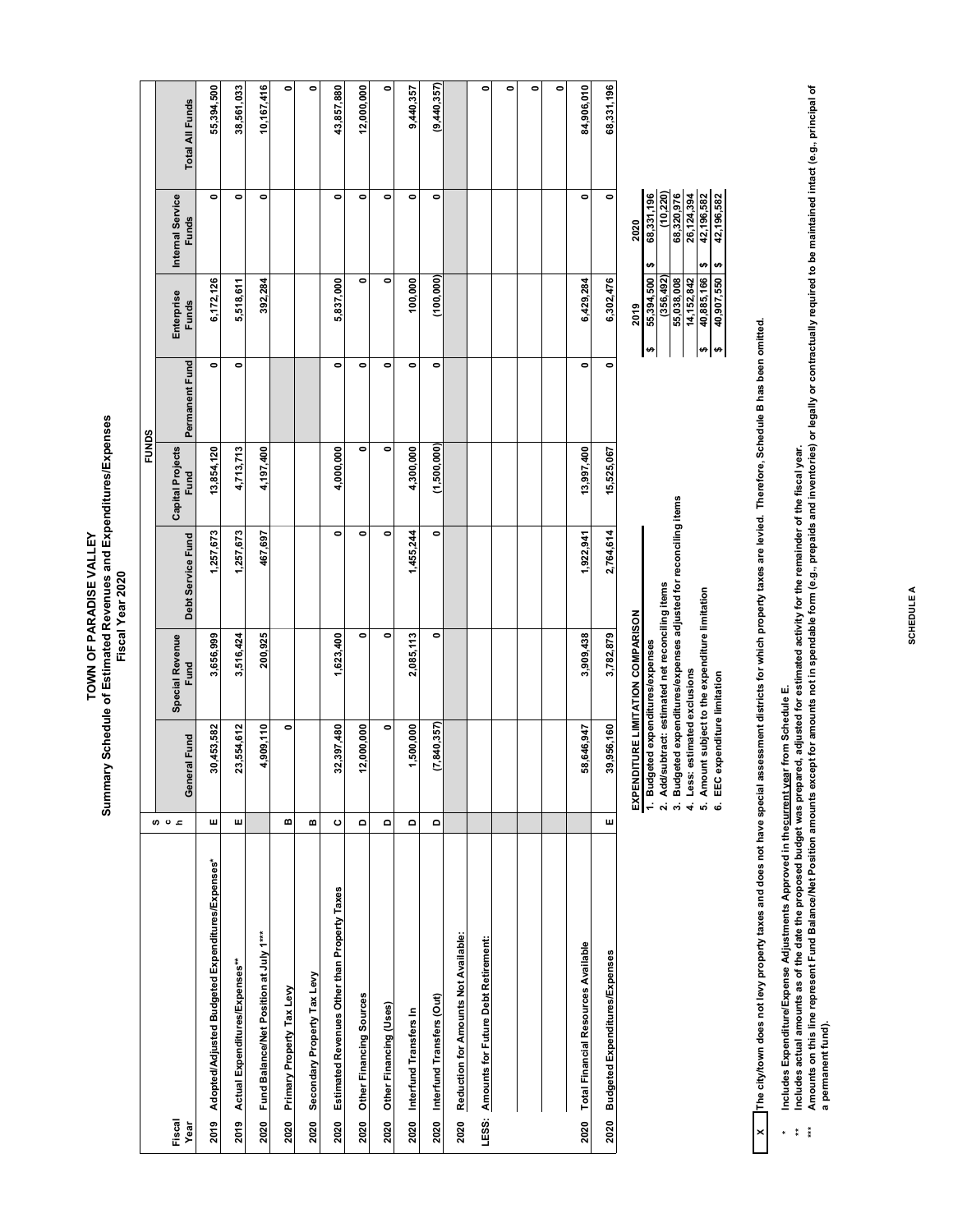## **TOWN OF PARADISE VALLEY Revenues Other Than Property Taxes Fiscal Year 2020**

| <b>SOURCE OF REVENUES</b>         |     | <b>ESTIMATED</b><br><b>REVENUES</b><br>2019 | <b>ACTUAL</b><br><b>REVENUES*</b><br>2019 | <b>ESTIMATED</b><br><b>REVENUES</b><br>2020 |
|-----------------------------------|-----|---------------------------------------------|-------------------------------------------|---------------------------------------------|
| <b>GENERAL FUND</b>               |     |                                             |                                           |                                             |
| <b>Local taxes</b>                |     |                                             |                                           |                                             |
| Transaction privilege (sales) tax | \$. | 15,713,312 \$                               | 15,727,000                                | \$<br>15,860,000                            |
| Occupancy (bed) tax               |     | 4,574,600                                   | 4,443,281                                 | 4,623,500                                   |
| Franchise (fee) tax               |     | 1,269,380                                   | 1,254,849                                 | 1,275,380                                   |
| <b>Licenses and permits</b>       |     |                                             |                                           |                                             |
| <b>Building permits</b>           |     | 899,100                                     | 900,432                                   | 919,440                                     |
| In house plan review              |     | 695,000                                     | 711,812                                   | 700,000                                     |
| Hillside application              |     | 150,000                                     | 145,892                                   | 150,000                                     |
| All other licenses and permits    |     | 515,000                                     | 712,541                                   | 605,600                                     |
| Intergovernmental                 |     |                                             |                                           |                                             |
| State shared income tax           |     | 1,807,232                                   | 1,807,858                                 | 1,891,800                                   |
| State shared sales tax            |     | 1,484,721                                   | 1,487,842                                 | 1,502,000                                   |
| Auto lieu tax                     |     | 622,950                                     | 624,295                                   | 652,640                                     |
| All other intergovernmental       |     | 45,000                                      | 62,959                                    | 63,000                                      |
| <b>Fines and forfeits</b>         |     |                                             |                                           |                                             |
| Court collected fines             |     | 1,921,120                                   | 1,920,403                                 | 1,921,120                                   |
| PD technology fee                 |     | 735,000                                     | 744,241                                   | 745,000                                     |
| Public safety fee                 |     | 105,000                                     | 107,054                                   | 107,000                                     |
| All other fines and forfeits      |     | 64,000                                      | 97,006                                    | 81,000                                      |
| Interest on investments           |     |                                             |                                           |                                             |
| Interest income                   |     | 750,000                                     | 751,251                                   | 760,000                                     |
|                                   |     |                                             |                                           |                                             |
| <b>Miscellaneous</b>              |     |                                             |                                           |                                             |
| Rents and royalties               |     | 98,000                                      | 97,038                                    | 70,000                                      |
| Charges for services              |     | 350,000                                     | 360,683                                   | 370,000                                     |
| Contributions and donations       |     | 77,000                                      | 97,905                                    | 100,000                                     |
| <b>Total General Fund \$</b>      |     | 31.876.415                                  | \$<br>32.054.342                          | \$<br>32.397.480                            |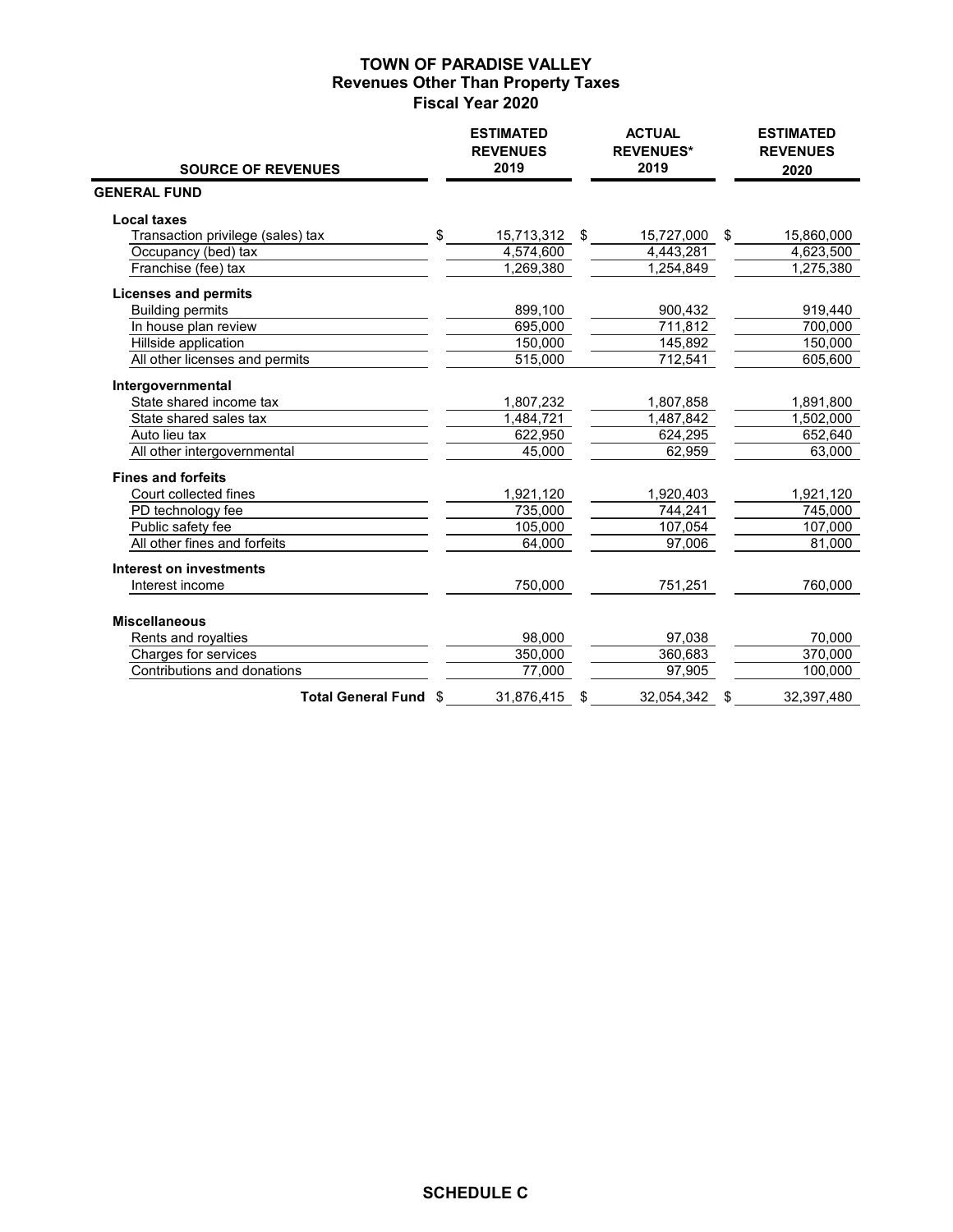## **TOWN OF PARADISE VALLEY Revenues Other Than Property Taxes Fiscal Year 2020**

| <b>SOURCE OF REVENUES</b>                                                                                            | <b>ESTIMATED</b><br><b>REVENUES</b><br>2019                                   | <b>ACTUAL</b><br><b>REVENUES*</b><br>2019 | <b>ESTIMATED</b><br><b>REVENUES</b><br>2020 |
|----------------------------------------------------------------------------------------------------------------------|-------------------------------------------------------------------------------|-------------------------------------------|---------------------------------------------|
| <b>SPECIAL REVENUE FUNDS</b>                                                                                         |                                                                               |                                           |                                             |
| Highway user revenue fund (HURF)                                                                                     |                                                                               | 953,225 \$                                | 968,900                                     |
|                                                                                                                      | $\frac{\$}{\text{Total HURF}} \frac{\$}{\$} \frac{952,768}{\$} \frac{\$}{\$}$ | 953,225                                   | 968,900                                     |
| Court enhancement<br>$\overline{\phantom{1}}$ \$                                                                     | 251,538 \$                                                                    | 132,778 \$                                | 425,000                                     |
| Court JCEF and Fill the Gap<br>Total Court \$                                                                        | 2,500<br>$\overline{254,038}$ \$                                              | 2,500<br>$135,278$ \$                     | 11,500<br>436,500                           |
| Police grants and donations<br>since the same state of \$                                                            | 73,500                                                                        | \$<br>63,349 \$                           | 180,000                                     |
| Transportation grants<br>Total Police and other grants \$                                                            | 37.737<br>$\overline{111,237}$ \$                                             | 38.721<br>$\overline{102,070}$ \$         | 38,000<br>218,000                           |
|                                                                                                                      |                                                                               |                                           |                                             |
| Total Special Revenue Funds \$1,318,043 \$                                                                           |                                                                               | 1,190,573 \$                              | 1,623,400                                   |
| <b>CAPITAL PROJECTS FUNDS</b>                                                                                        |                                                                               |                                           |                                             |
| Ritz projects                                                                                                        | $\frac{1}{2}$<br>5,315,000 \$                                                 | 5,315,000 \$                              | 3,800,000                                   |
| <b>SRP Aesthics</b>                                                                                                  | 645,000                                                                       | 645,000                                   | 200,000                                     |
| <b>Residents of Paradise Valley</b>                                                                                  | 303,176                                                                       | 110,067                                   |                                             |
|                                                                                                                      | $\sqrt[3]{}$<br>$6,263,176$ \$                                                | 6,070,067 \$                              | 4,000,000                                   |
| Total Capital Projects Funds \$ 6,263,176 \$                                                                         |                                                                               | 6,070,067 \$                              | 4,000,000                                   |
| <b>ENTERPRISE FUNDS</b>                                                                                              |                                                                               |                                           |                                             |
| Fees for services                                                                                                    | 185,000                                                                       | \$<br>182,291                             | \$<br>185,000                               |
| Total Alarm Services Fund \$                                                                                         | 185,000                                                                       | 182,291                                   | \$<br>185,000                               |
| Fees for services                                                                                                    | $\frac{1}{2}$<br>285,000 \$                                                   | 2,849,678                                 | \$<br>2,850,000                             |
| IGA fee                                                                                                              | 245,000                                                                       | 245,000                                   | $\overline{245,000}$                        |
| Rents and reimbursements                                                                                             | 51,000                                                                        | 45,123                                    | 47,000                                      |
| Total Fire Services Fund \$                                                                                          | 581,000 \$                                                                    | 3,139,801 \$                              | 3,142,000                                   |
| \$<br>Fees for services                                                                                              | 2,400,000                                                                     | \$<br>2,382,754 \$                        | 2,400,000                                   |
| Buy back and miscellaneous                                                                                           | 10,000                                                                        | 8,180                                     | 10,000                                      |
| $\frac{\text{scellaneous}}{\text{Total Western Utility Fund}} \cdot \frac{10,000}{2,410,000} \cdot \frac{10,000}{2}$ |                                                                               | $\overline{2,390,934}$ \$                 | 2,410,000                                   |
| Impact fee<br>$\frac{\$}{\$}$ $\frac{220,000}{\$}$ $\frac{\$}{\$}$ $\frac{86,331}{\$}$ $\frac{\$}{\$}$               |                                                                               |                                           | 100,000                                     |
|                                                                                                                      |                                                                               |                                           | 100,000                                     |
| Total Wastewater Impact Fee Fund \$3,396,000 \$5,799,357 \$5,837,000                                                 |                                                                               |                                           |                                             |
| <b>TOTAL ALL FUNDS</b> $$$ 42,853,634 $$$ 45,114,339 $$$                                                             |                                                                               |                                           | 43,857,880                                  |

 \* Includes actual revenues recognized on the modified accrual or accrual basis as of the date the proposed budget was prepared, plus estimated revenues for the remainder of the fiscal year.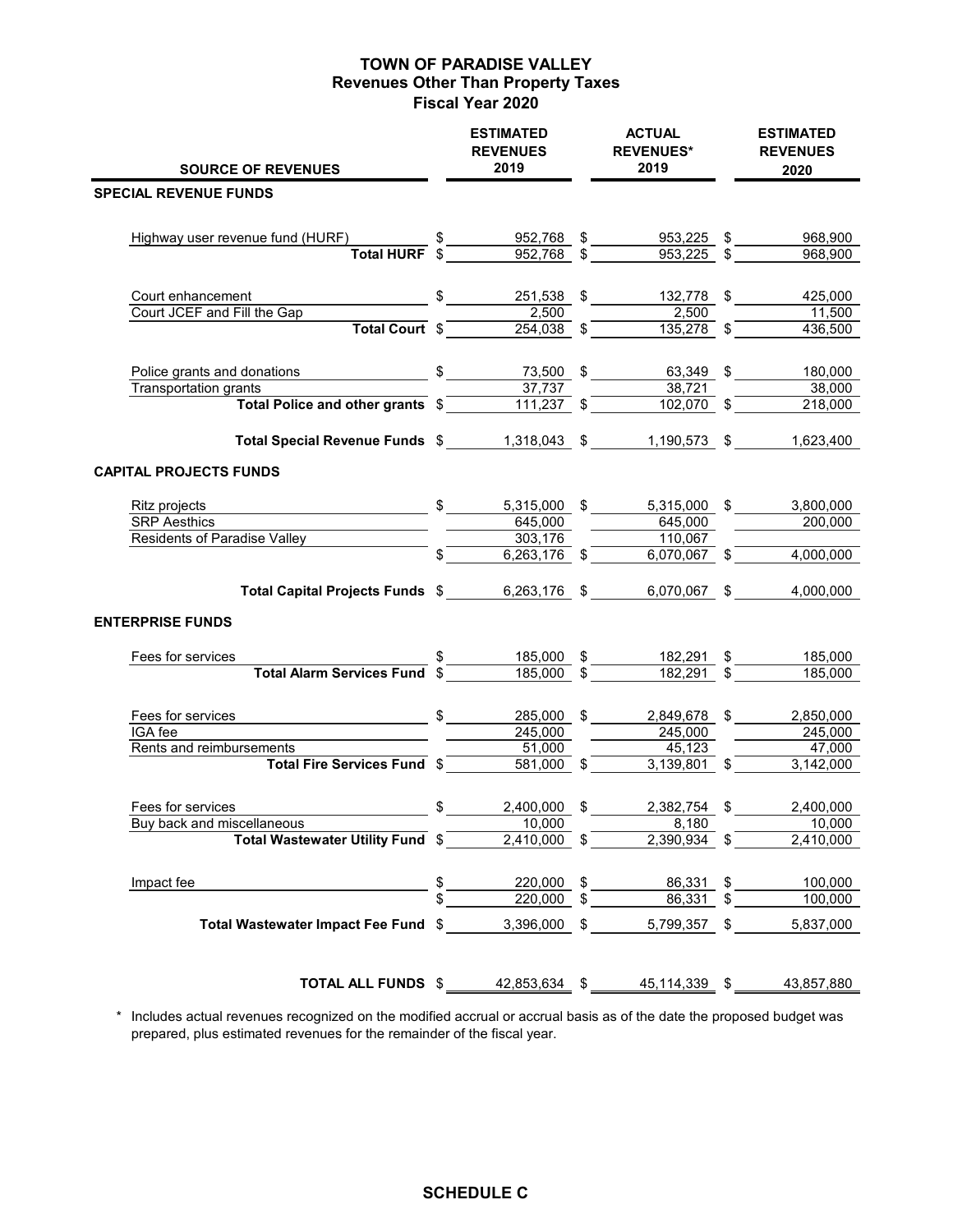# **TOWN OF PARADISE VALLEY Other Financing Sources/<Uses> and Interfund Transfers Fiscal Year 2020**

|                                    |      | <b>OTHER FINANCING</b> | 2020 |               |     | <b>INTERFUND TRANSFERS</b> | 2020 |             |
|------------------------------------|------|------------------------|------|---------------|-----|----------------------------|------|-------------|
| <b>FUND</b>                        |      | <b>SOURCES</b>         |      | <uses></uses> |     | $\overline{\mathsf{I}}$    |      | <out></out> |
| <b>GENERAL FUND</b>                |      |                        |      |               |     |                            |      |             |
| Highway user revenue fund (HURF)   | \$   |                        | \$.  |               | \$. |                            | \$.  | (2,085,113) |
| Capital improvement plan (CIP)     |      |                        |      |               |     | 1,500,000                  |      | (4,300,000) |
| Debt service fund                  |      |                        |      |               |     |                            |      | (1,455,244) |
| Fire services fund                 |      |                        |      |               |     |                            |      |             |
| Excise tax obligations proceeds    |      | 12,000,000             |      |               |     |                            |      |             |
| Total General Fund \$              |      | 12,000,000             | \$   |               | S.  | 1,500,000                  | \$.  | (7,840,357) |
| <b>SPECIAL REVENUE FUNDS</b>       |      |                        |      |               |     |                            |      |             |
| <b>HURF</b> from General fund      |      |                        |      |               |     | 2,085,113                  | \$   |             |
| <b>Total Special Revenue Funds</b> |      |                        | \$.  |               | \$. | 2,085,113                  | \$.  |             |
| <b>DEBT SERVICE FUNDS</b>          |      |                        |      |               |     |                            |      |             |
| Debt service from General fund     | \$   |                        | \$   |               | \$  | 1,455,244                  | \$   |             |
| <b>Total Debt Service Funds</b>    | \$   |                        | \$.  |               | \$. | 1,455,244                  | \$   |             |
| <b>CAPITAL PROJECTS FUNDS</b>      |      |                        |      |               |     |                            |      |             |
| General fund                       | \$   |                        | \$.  |               | \$  | 4,300,000                  | \$   | (1,500,000) |
|                                    |      |                        |      |               |     |                            |      |             |
| Total Capital Projects Funds \$    |      |                        | \$   |               | \$  | 4,300,000                  | \$   | (1,500,000) |
| <b>ENTERPRISE FUNDS</b>            |      |                        |      |               |     |                            |      |             |
| Wastewater                         | \$   |                        | \$   |               | \$  | 100,000                    | \$   |             |
| Impact fees                        |      |                        |      |               |     |                            |      | (100,000)   |
| <b>Total Enterprise Funds</b>      | - \$ |                        | \$.  |               | \$. | 100,000                    | \$   | (100,000)   |
| <b>TOTAL ALL FUNDS</b>             | -S   | 12,000,000             | \$   |               | \$  | 9,440,357                  | \$   | (9,440,357) |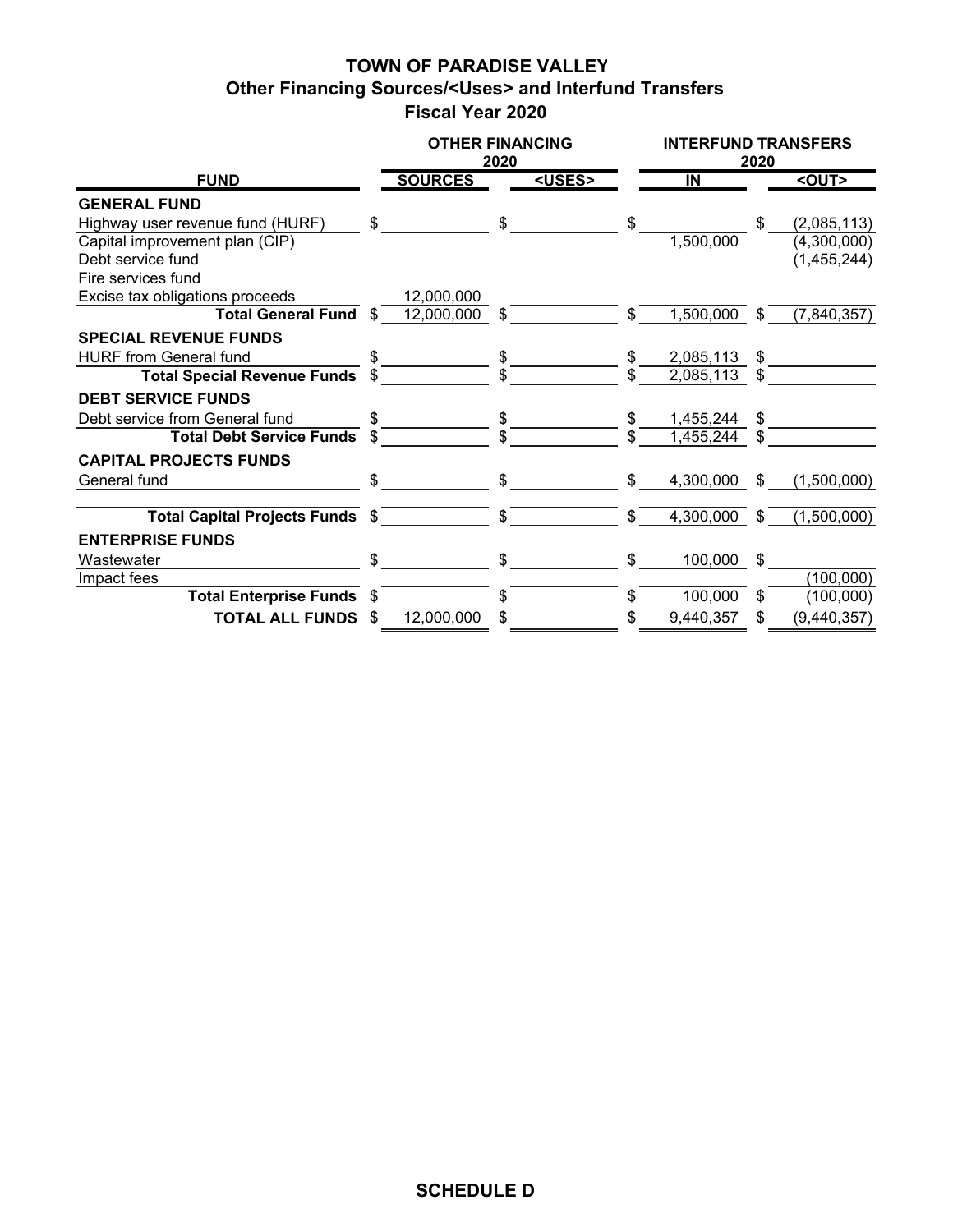## **Expenditures/Expenses by Fund Fiscal Year 2020 TOWN OF PARADISE VALLEY**

| <b>FUND/DEPARTMENT</b>                |                | <b>ADOPTED</b><br><b>BUDGETED</b><br><b>EXPENDITURES/</b><br><b>EXPENSES</b><br>2019 |                           | <b>EXPENDITURE/</b><br><b>EXPENSE</b><br><b>ADJUSTMENTS</b><br><b>APPROVED</b><br>2019 |               | <b>ACTUAL</b><br><b>EXPENDITURES/</b><br><b>EXPENSES*</b><br>2019 |                           | <b>BUDGETED</b><br><b>EXPENDITURES/</b><br><b>EXPENSES</b><br>2020 |
|---------------------------------------|----------------|--------------------------------------------------------------------------------------|---------------------------|----------------------------------------------------------------------------------------|---------------|-------------------------------------------------------------------|---------------------------|--------------------------------------------------------------------|
| <b>GENERAL FUND</b>                   |                |                                                                                      |                           |                                                                                        |               |                                                                   |                           |                                                                    |
| Community development                 | \$             | 1,698,626                                                                            | \$                        | $(264, 281)$ \$                                                                        |               | 1,340,469                                                         | - \$                      | 1,391,597                                                          |
| Engineering                           |                | 737,605                                                                              |                           | 12,798                                                                                 |               | 611,312                                                           |                           | 798,844                                                            |
| Finance                               |                | 570,652                                                                              |                           | 11,551                                                                                 |               | 513,422                                                           |                           | 653,905                                                            |
| Information technology                |                | 1,711,521                                                                            |                           | 185,806                                                                                |               | 1,896,646                                                         |                           | 1,779,508                                                          |
| Mayor & Council                       |                | 182,200                                                                              |                           |                                                                                        |               | 172,487                                                           |                           | 197,720                                                            |
| Public works                          |                | 860,510                                                                              |                           | 4,929                                                                                  |               | 864,591                                                           |                           | 862,235                                                            |
| Tourism promotion                     |                | 1,514,011                                                                            |                           |                                                                                        |               | 1,514,011                                                         |                           | 1,817,302                                                          |
| Town Attorney's office                |                | 609,048                                                                              |                           | 4,399                                                                                  |               | 561,067                                                           |                           | 683,792                                                            |
| Town Manager's office                 |                | 1,075,822                                                                            |                           | 523,466                                                                                |               | 1,457,546                                                         |                           | 1,630,499                                                          |
| Municipal court                       |                | 789,633                                                                              |                           | 26,910                                                                                 |               | 770,935                                                           |                           | 860,980                                                            |
| Police department                     |                | 8,966,067                                                                            |                           | 5,191,578                                                                              |               | 13,852,126                                                        |                           | 14,047,032                                                         |
| Operating contingency                 |                | 1,520,367                                                                            |                           | (1,049,819)                                                                            |               |                                                                   |                           | 1,753,536                                                          |
| Assigned for future years'            |                | 1,570,183                                                                            |                           |                                                                                        |               |                                                                   |                           | 6,479,210                                                          |
| Pension liability                     |                | 6,000,000                                                                            |                           | (2,000,000)                                                                            |               |                                                                   |                           | 7,000,000                                                          |
| Total General Fund \$                 |                | $27,806,245$ \$                                                                      |                           | $2,647,337$ \$                                                                         |               | $23,554,612$ \$                                                   |                           | 39,956,160                                                         |
| <b>SPECIAL REVENUE FUNDS</b>          |                |                                                                                      |                           |                                                                                        |               |                                                                   |                           |                                                                    |
| Court enhancement                     | \$             | 251,538                                                                              | \$                        |                                                                                        | $\frac{1}{2}$ | 132,778 \$                                                        |                           | 464,213                                                            |
| Court grants                          |                | 2,500                                                                                |                           |                                                                                        |               |                                                                   |                           | 11,500                                                             |
| <b>Grants and donations</b>           |                | 180, 184                                                                             |                           | (68, 684)                                                                              |               | 97,416                                                            |                           | 253,153                                                            |
| Highway user revenue (streets)        |                | 3,125,754                                                                            |                           | 165,707                                                                                |               | 3,286,230                                                         |                           | 3,054,013                                                          |
| <b>Total Special Revenue Funds \$</b> |                | 3,559,976                                                                            | $\mathfrak s$             | $\overline{97,023}$ \$                                                                 |               | 3,516,424                                                         | $\boldsymbol{\mathsf{S}}$ | 3,782,879                                                          |
| <b>DEBT SERVICE FUNDS</b>             |                |                                                                                      |                           |                                                                                        |               |                                                                   |                           |                                                                    |
| Debt service fund                     |                | $1,257,673$ \$                                                                       |                           |                                                                                        |               | 1,257,673                                                         | \$                        | 2,764,614                                                          |
| <b>Total Debt Service Funds</b>       | \$             | 1,257,673                                                                            | $\mathbb{S}$              |                                                                                        | \$<br>\$      | 1,257,673                                                         | \$                        | 2,764,614                                                          |
| <b>CAPITAL PROJECTS FUNDS</b>         |                |                                                                                      |                           |                                                                                        |               |                                                                   |                           |                                                                    |
| Capital improvement program           | \$             | 17,032,680                                                                           | \$                        | $(3, 178, 560)$ \$                                                                     |               | 4,713,713                                                         | \$                        | 15,525,067                                                         |
| <b>Total Capital Projects Funds</b>   | $\mathfrak{s}$ | 17,032,680                                                                           | $\mathbb{S}$              | $(3, 178, 560)$ \$                                                                     |               | 4,713,713                                                         | \$                        | 15,525,067                                                         |
| <b>ENTERPRISE FUNDS</b>               |                |                                                                                      |                           |                                                                                        |               |                                                                   |                           |                                                                    |
| Alarm fund                            | \$             | 339,968                                                                              | $\mathfrak{P}$            |                                                                                        |               | 295,665                                                           | $\sqrt{3}$                | 185,000                                                            |
| Fire services fund                    |                | 3,156,000                                                                            |                           |                                                                                        |               | 3,027,079                                                         |                           | 3,335,239                                                          |
| Wastewater fund                       |                | 2,191,958                                                                            |                           | 434,200                                                                                |               | 2,145,867                                                         |                           | 2,757,237                                                          |
| Wastewater impact fee fund            |                | 50,000                                                                               |                           |                                                                                        |               | 50,000                                                            |                           | 25,000                                                             |
| <b>Total Enterprise Funds \$</b>      |                | $\overline{5,737},926$                                                               | $\boldsymbol{\mathsf{S}}$ | 434,200                                                                                | \$            | 5,518,611                                                         | \$                        | 6,302,476                                                          |
| <b>TOTAL ALL FUNDS \$</b>             |                | 55,394,500                                                                           | \$                        |                                                                                        | \$            | 38,561,033                                                        | \$                        | 68,331,196                                                         |

\* Includes actual expenditures/expenses recognized on the modified accrual or accrual basis as of the date the proposed budget was prepared, plus estimated expenditures/expenses for the remainder of the fiscal year.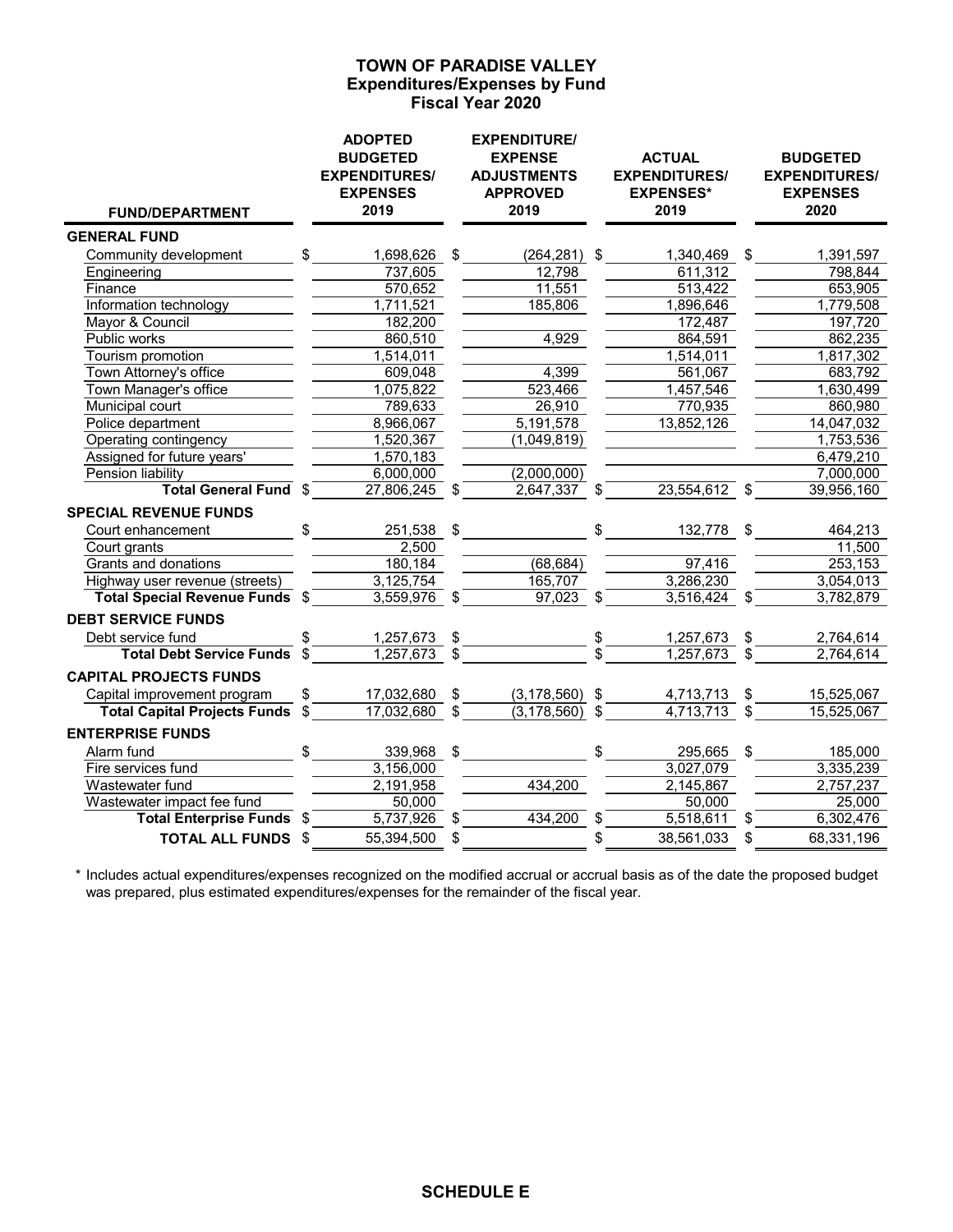## **Expenditures/Expenses by Department Fiscal Year 2020 TOWN OF PARADISE VALLEY**

| <b>DEPARTMENT/FUND</b>            | <b>ADOPTED</b><br><b>BUDGETED</b><br><b>EXPENDITURES/</b><br><b>EXPENSES</b><br>2019 |               | <b>EXPENDITURE/</b><br><b>EXPENSE</b><br><b>ADJUSTMENTS</b><br><b>APPROVED</b><br>2019 | <b>ACTUAL</b><br><b>EXPENDITURES/</b><br><b>EXPENSES*</b><br>2019 | <b>BUDGETED</b><br><b>EXPENDITURES/</b><br><b>EXPENSES</b><br>2020 |
|-----------------------------------|--------------------------------------------------------------------------------------|---------------|----------------------------------------------------------------------------------------|-------------------------------------------------------------------|--------------------------------------------------------------------|
| Community development:            |                                                                                      |               |                                                                                        |                                                                   |                                                                    |
| General fund                      | \$<br>1,698,626 \$                                                                   |               | $(264, 281)$ \$                                                                        | 1,340,469 \$                                                      | 1,391,597                                                          |
| Enterprises                       |                                                                                      |               |                                                                                        |                                                                   | 99,710                                                             |
|                                   | Department Total \$1,698,626                                                         | $\frac{1}{2}$ | $\overline{(264,281)}$ \$                                                              | $1,340,469$ \$                                                    | 1,491,307                                                          |
| Engineering:                      |                                                                                      |               |                                                                                        |                                                                   |                                                                    |
| General fund                      | \$                                                                                   |               | 737,605 \$12,798 \$                                                                    | 611,312 \$                                                        | 798,844                                                            |
| Enterprises                       | 34,600                                                                               |               |                                                                                        | 34,600                                                            | 62,389                                                             |
| Department Total \$               | $\frac{772,205}{5}$ \$                                                               |               | $\frac{12,798}{9}$ \$                                                                  | $645,912$ \$                                                      | 861,233                                                            |
| Debt service                      |                                                                                      |               |                                                                                        |                                                                   |                                                                    |
| Debt service fund                 |                                                                                      |               | $\frac{1,257,673}{1,257,673}$ \$                                                       | $1,257,673$ \$                                                    | 2,764,614                                                          |
| Department Total \$               |                                                                                      |               |                                                                                        | 1,257,673                                                         | 2,764,614                                                          |
| Finance:                          |                                                                                      |               |                                                                                        |                                                                   |                                                                    |
| General fund                      | 570,652 \$                                                                           |               | $11,551$ \$                                                                            | 513,422 \$                                                        | 653,905                                                            |
| Enterprise funds                  | 203,400                                                                              |               |                                                                                        | 203,400                                                           | 107,380                                                            |
| Department Total \$               | 774,052 \$                                                                           |               | 11,551                                                                                 | \$<br>716,822 \$                                                  | 761,285                                                            |
| Information technology:           |                                                                                      |               |                                                                                        |                                                                   |                                                                    |
| General fund                      | \$<br>1,711,521 \$                                                                   |               | 185,806 \$                                                                             | 1,896,646 \$                                                      | 1,779,508                                                          |
| Enterprise funds                  | 61,600                                                                               |               |                                                                                        | 61,600                                                            | 10,631                                                             |
| Department Total \$               | 1,773,121                                                                            | \$            | 185,806                                                                                | \$<br>1,958,246 \$                                                | 1,790,139                                                          |
| Mayor & Council                   |                                                                                      |               |                                                                                        |                                                                   |                                                                    |
| General fund                      | 182,200                                                                              | \$            |                                                                                        | \$<br>172,487                                                     | \$<br>197,720                                                      |
| Department Total \$               | 182,200                                                                              | \$            |                                                                                        | 172,487                                                           | \$<br>197,720                                                      |
| Public Works                      |                                                                                      |               |                                                                                        |                                                                   |                                                                    |
| General fund                      | 860,510 \$                                                                           |               | 4,929 \$                                                                               | 864,591                                                           | \$<br>862,235                                                      |
| Highway user revenue fund         | 3,125,754                                                                            |               | 165,707                                                                                | 3,286,230                                                         | 3,054,013                                                          |
| Enterprise funds                  | 18,200                                                                               |               |                                                                                        | 18,200                                                            | 21,028                                                             |
| Department Total \$               | 4,004,464                                                                            | \$            | 170,636                                                                                | \$<br>4,169,021                                                   | \$<br>3,937,276                                                    |
| <b>Tourism and Public Transit</b> |                                                                                      |               |                                                                                        |                                                                   |                                                                    |
| General fund                      | \$<br>1,514,011 \$                                                                   |               |                                                                                        | 1,514,011 \$                                                      | 1,817,302                                                          |
| Grants fund                       | 38,000                                                                               |               |                                                                                        | 34,067                                                            | 53,153                                                             |
| <b>Department Total</b>           | \$<br>1,552,011                                                                      | \$            |                                                                                        | \$<br>1,548,078                                                   | \$<br>1,870,455                                                    |
| Town Attorney's office:           |                                                                                      |               |                                                                                        |                                                                   |                                                                    |
| General fund                      | 609,048                                                                              | \$            | 4,399 \$                                                                               | 561,067                                                           | \$<br>683,792                                                      |
| Enterprise funds                  | 56,600                                                                               |               |                                                                                        | 56,600                                                            | 38,105                                                             |
| Department Total \$               | 665,648                                                                              | \$            | 4,399                                                                                  | \$<br>617,667                                                     | \$<br>721,897                                                      |

Town Manager's office

## **SCHEDULE F**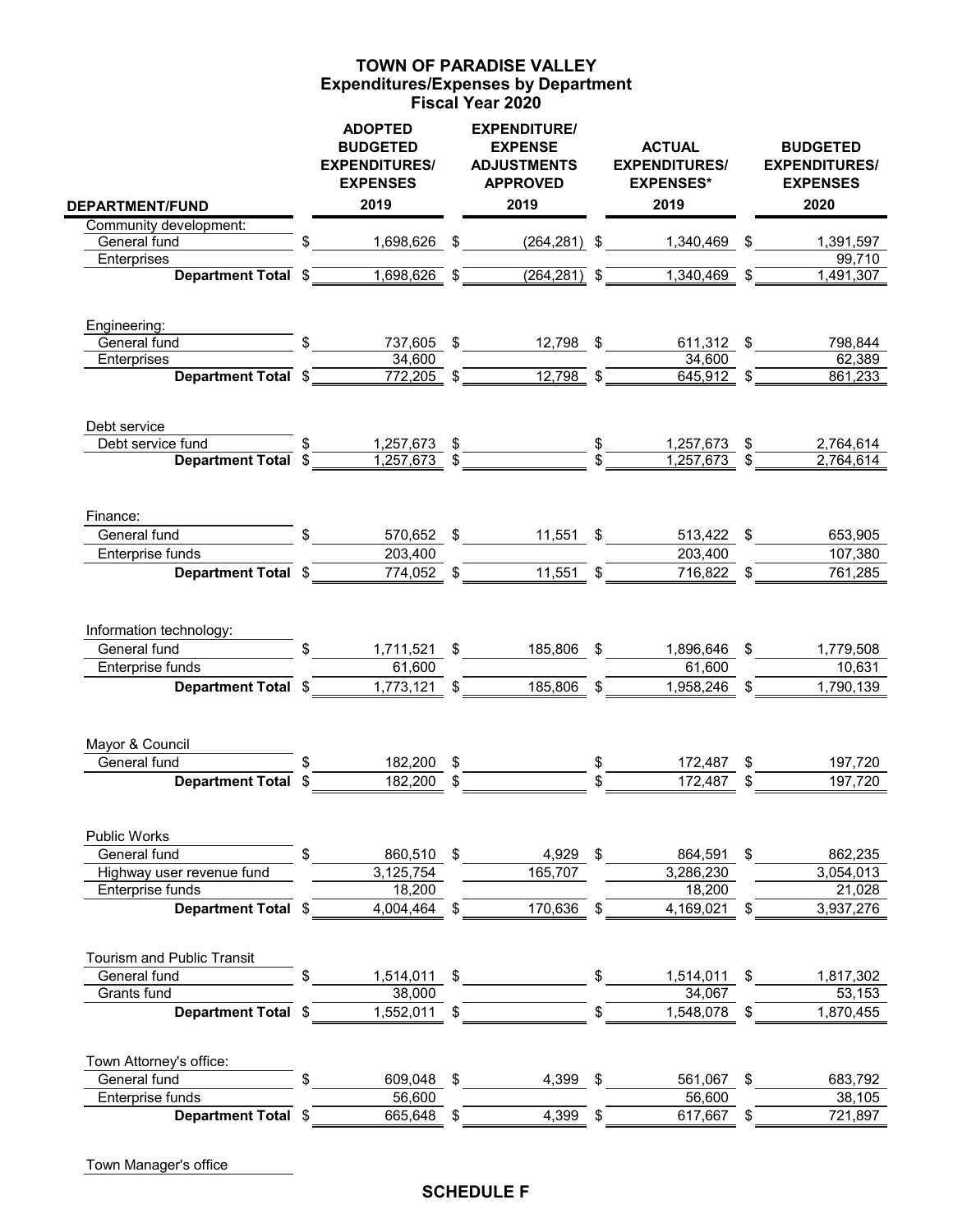## **Expenditures/Expenses by Department Fiscal Year 2020 TOWN OF PARADISE VALLEY**

|                                                                                  | <b>ADOPTED</b><br><b>BUDGETED</b><br><b>EXPENDITURES/</b><br><b>EXPENSES</b><br>2019 |                         | <b>EXPENDITURE/</b><br><b>EXPENSE</b><br><b>ADJUSTMENTS</b><br><b>APPROVED</b><br>2019 |          | <b>ACTUAL</b><br><b>EXPENDITURES/</b><br><b>EXPENSES*</b><br>2019 |          | <b>BUDGETED</b><br><b>EXPENDITURES/</b><br><b>EXPENSES</b><br>2020 |
|----------------------------------------------------------------------------------|--------------------------------------------------------------------------------------|-------------------------|----------------------------------------------------------------------------------------|----------|-------------------------------------------------------------------|----------|--------------------------------------------------------------------|
| <b>DEPARTMENT/FUND</b>                                                           |                                                                                      |                         |                                                                                        |          |                                                                   |          |                                                                    |
| General fund                                                                     | \$<br>1,075,822 \$                                                                   |                         | 26,518 \$                                                                              |          | 1,096,863                                                         | \$       | 1,119,801                                                          |
| Post office<br>Enterprise funds                                                  |                                                                                      |                         | 496,948                                                                                |          | 360,683                                                           |          | 510,698<br>21,244                                                  |
| Department Total \$                                                              | 1,075,822                                                                            |                         | 523,466                                                                                | \$       | 1,457,546                                                         | \$       | 1,651,743                                                          |
|                                                                                  |                                                                                      |                         |                                                                                        |          |                                                                   |          |                                                                    |
| Wastewater services                                                              |                                                                                      |                         |                                                                                        |          |                                                                   |          |                                                                    |
| Enterprise funds                                                                 | 1,761,200 \$                                                                         |                         | 434,200 \$                                                                             |          | 1,795,679 \$                                                      |          | 2,553,187                                                          |
| Impact fees                                                                      | 50,000                                                                               |                         |                                                                                        |          | 50,000                                                            |          | 25,000                                                             |
| Debt service                                                                     | 216,158                                                                              |                         |                                                                                        |          | 216,158                                                           |          |                                                                    |
| Department Total \$                                                              | 2,027,358                                                                            | \$                      | 434,200 \$                                                                             |          | 2,061,837                                                         | \$       | 2,578,187                                                          |
| Contingencies:                                                                   |                                                                                      |                         |                                                                                        |          |                                                                   |          |                                                                    |
| General fund                                                                     | \$<br>1,520,367                                                                      | \$                      | $(1,049,819)$ \$                                                                       |          |                                                                   | \$       | 1,753,536                                                          |
| Assigned for future years'                                                       | 1,570,183                                                                            |                         |                                                                                        |          |                                                                   |          | 6,479,210                                                          |
| Public safety pension liability<br>Enterprise funds                              | 6,000,000<br>232,831                                                                 |                         | (2,000,000)                                                                            |          |                                                                   |          | 7,000,000                                                          |
| Department Total \$                                                              | 9,323,381                                                                            | \$                      | $(3,049,819)$ \$                                                                       |          |                                                                   | \$       | 211,401<br>15,444,147                                              |
| Capital Improvement Program:<br>Capital projects fund<br><b>Department Total</b> | \$<br>17,032,680<br>17,032,680                                                       | \$                      | $(3, 178, 560)$ \$<br>$(3, 178, 560)$ \$                                               |          | 4,713,713<br>4,713,713                                            | \$<br>\$ | 15,525,067<br>15,525,067                                           |
| Alarm services:<br>Enterprise funds                                              | 52,500                                                                               | \$                      |                                                                                        | \$       | 38,197                                                            | \$       | 46,330                                                             |
| <b>Department Total</b>                                                          | \$<br>52.500                                                                         | \$                      |                                                                                        |          | 38.197                                                            | \$       | 46,330                                                             |
| Fire services:<br>Enterprise funds<br>Department Total \$                        | \$<br>2,868,137<br>2,868,137                                                         | \$<br>\$                |                                                                                        | \$<br>\$ | 2,861,477<br>2,861,477                                            | \$<br>\$ | 2,987,029<br>2,987,029                                             |
| Municipal court:                                                                 |                                                                                      |                         |                                                                                        |          |                                                                   |          |                                                                    |
| General fund                                                                     | 789,633 \$                                                                           |                         | 26,910 \$                                                                              |          | 770,935 \$                                                        |          | 860,980                                                            |
| Court grants                                                                     | 254,038                                                                              |                         |                                                                                        |          | 132,778                                                           |          | 475,713                                                            |
| Department Total \$                                                              | 1,043,671                                                                            |                         | 26,910                                                                                 | \$       | 903,713                                                           | \$       | 1,336,693                                                          |
| Police department:                                                               |                                                                                      |                         |                                                                                        |          |                                                                   |          |                                                                    |
| General fund<br>Grants and donations                                             | 8,966,067<br>142,184                                                                 | $\sqrt[6]{\frac{1}{2}}$ | 5,191,578 \$<br>(68, 684)                                                              |          | 13,852,126<br>63,349                                              | \$       | 14,047,032<br>200,000                                              |
| Enterprise funds                                                                 | 182,700                                                                              |                         |                                                                                        |          | 182,700                                                           |          | 119,042                                                            |
| Department Total \$                                                              | 9,290,951                                                                            | \$                      | 5,122,894                                                                              | \$       | 14,098,175                                                        | \$       | 14,366,074                                                         |
|                                                                                  |                                                                                      |                         |                                                                                        |          |                                                                   |          |                                                                    |

\* Includes actual expenditures/expenses recognized on the modified accrual or accrual basis as of the date the proposed budget was prepared, plus estimated expenditures/expenses for the remainder of the fiscal year.

## **SCHEDULE F**